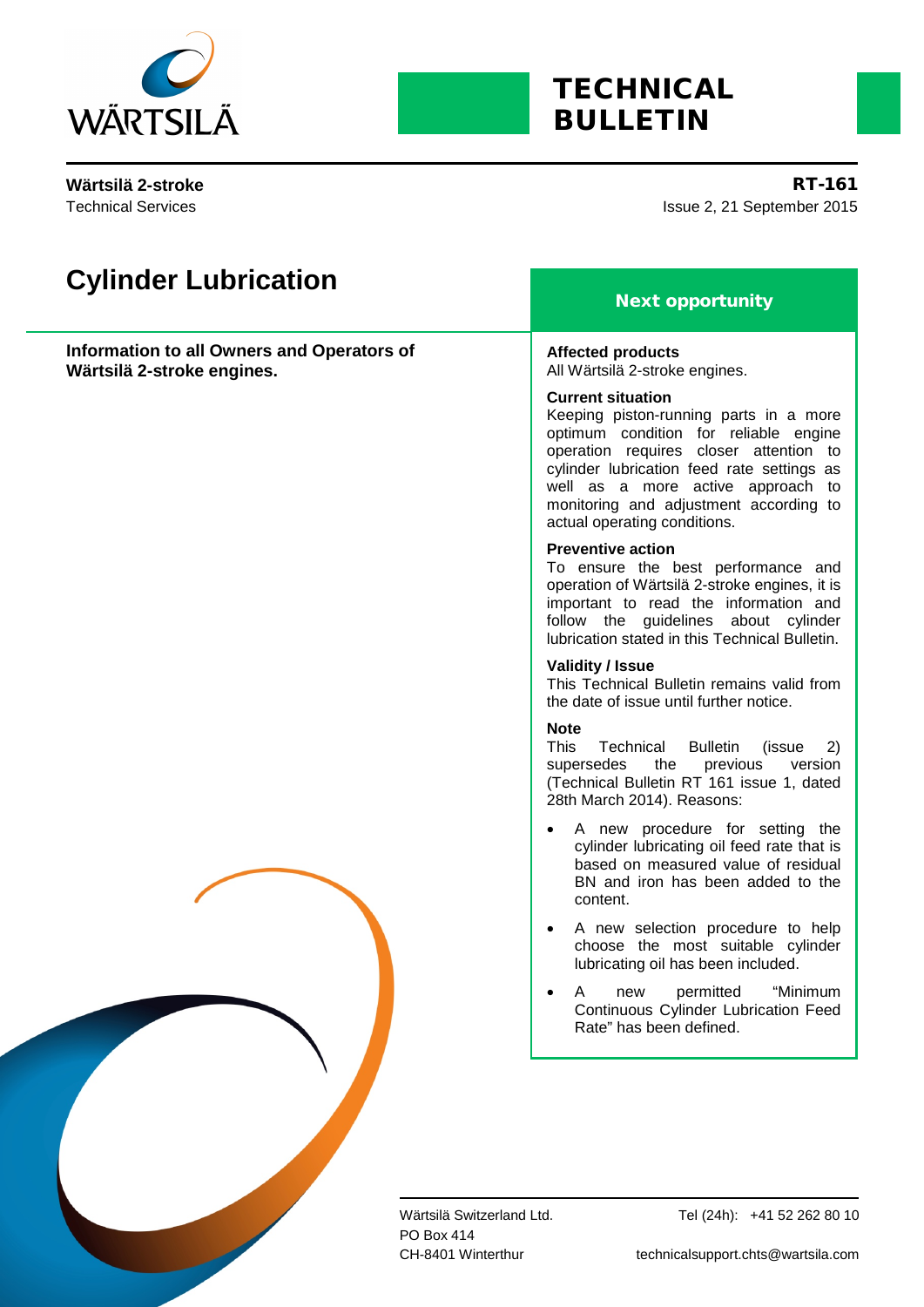

Page

**[RT-161,](#page-0-0)** [Issue](#page-0-1) 2, Page 2 / 19

## **Contents**

|   |                                                           | r ay <del>o</del> |
|---|-----------------------------------------------------------|-------------------|
|   | Introduction                                              | 2                 |
| 2 | Base feed rate lubrication, engine load dependent         | 3                 |
| 3 | Effective feed rate                                       | 3                 |
| 4 | Selection of the cylinder lubricating oil                 | 4                 |
| 5 | Residual BN and iron dependent lubrication                | 5                 |
| 6 | Running-in of newly fitted cylinder liners / piston rings | 12                |
| 7 | PUS drain oil sampling and analysis                       | 14                |
| 8 | Cylinder lubrication: Blending on Board (BoB)             | 16                |
| 9 | Appendix                                                  | 17                |
|   | 10 Limitation                                             | 18                |
|   | 11 Contacts                                               | 19                |

## <span id="page-1-0"></span>**1 Introduction**

This Technical Bulletin RT-161, Issue 2, provides information and guidance concerning the cylinder lubrication of Wärtsilä 2-stroke engines.

#### **NOTE:**

- The new Technical Bulletin RT-161 provides information about residual BN and iron dependent cylinder lubrication.
- This Technical Bulletin RT-161, Issue 2, supersedes Technical Bulletin RT-161, Issue 1 dated 28 March 2014.

Reasons:

- A new residual BN and iron dependent lubrication has been added, allowing all operators to adapt the lubrication to the engine profile.
- A new residual BN and iron screening process has been added
- A new supporting tool, "Piston underside drain oil analysis" has been developed (appendix [2\)](#page-16-1)
- A new permitted "Minimum Continuous Cylinder Lubrication Feed Rate" has been defined.
- For more information about the latest validated lubricating oils cylinder and system oils – and recommendations about the application areas of the lubricants including sample analysis, see the Data & Specifications bulletin RT-138 entitled "Lubricating oils".

The piston running behaviour of 2-stroke engines is exhibiting an ever growing complexity. The key factors are the changes of operation patterns (e.g. slow steaming). New tuning options including fuel saving retrofit packages have to be considered as well. On the other hand, the very wide range of cylinder lubricant specifications, the use of various fuels due to complex environmental regulations and the corresponding solutions constitute external factors that may significantly influence the piston running behaviour of the engine.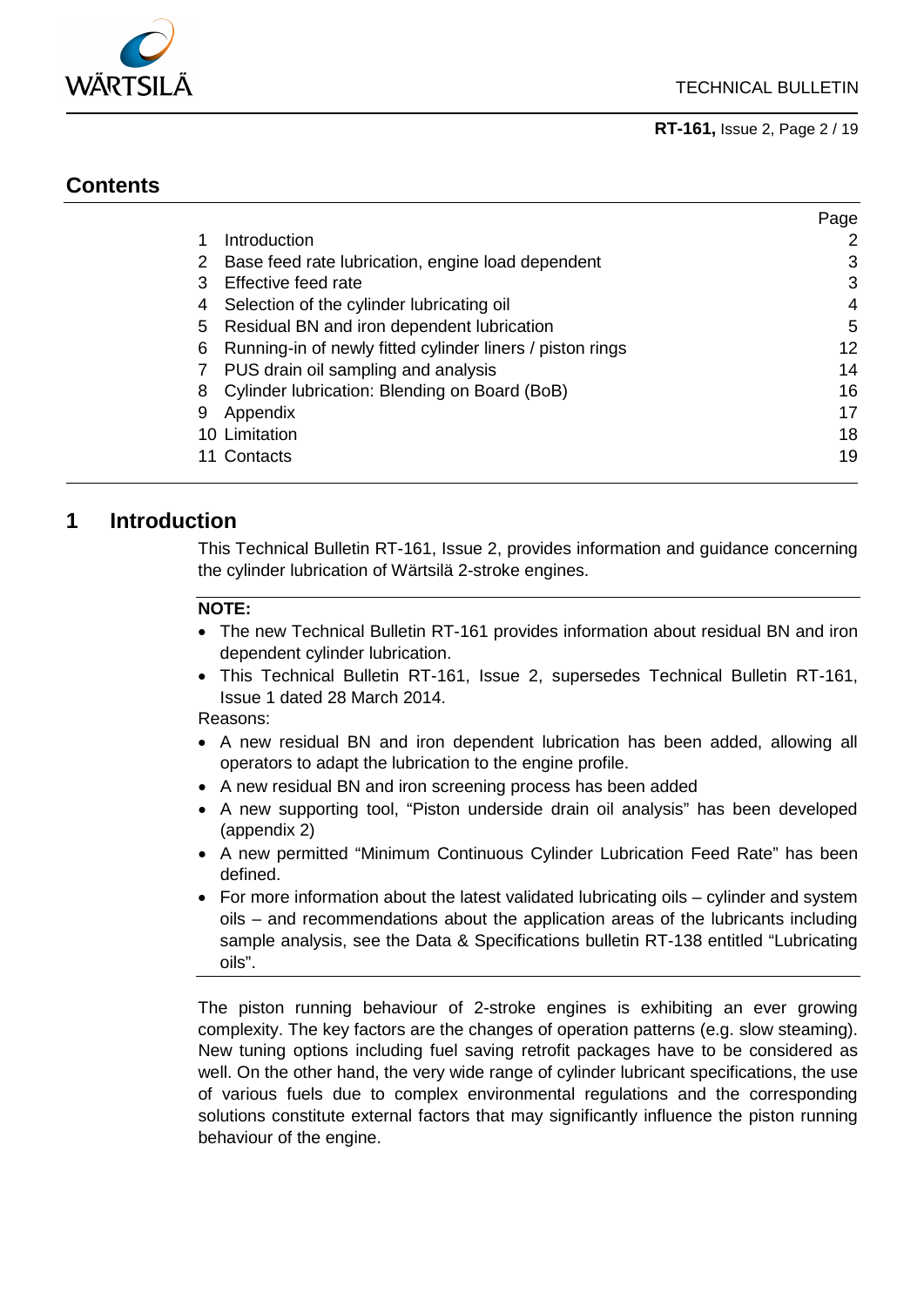

#### **[RT-161,](#page-0-0)** [Issue](#page-0-1) 2, Page 3 / 19

This Technical Bulletin supports operators to adjust lube oil feed rates in an optimal way to:

- Ensure the optimal and fit for purpose supply of lubricant to the piston ring cylinder liner system to lubricate and protect components from corrosion (see [Figure 1\)](#page-3-1).
- Ensure the reliable operation of piston running components.
- Ensure the achievement and/or the extension of the time between overhauls of the piston running components.

Investigations have shown, that engines of the same design may experience very different piston running behaviours. Operation pattern, engine load, fuel, the cylinder lubricant applied or the specific engine tuning are possible influencing factors.

As a consequence the wear behaviour in general and the corrosion resistance behaviour in particular may vary widely depending on the engine which is considered.

This bulletin describes the procedures that should always be applied to optimally tune the lube oil system.

The first priority is to monitor the actual piston running behaviour by following these recommendations:

- Regular analysis of the piston underside drain oil in regards to residual BN, Fe content and Cr content (see [Figure 5\)](#page-9-0).
- Regular visual piston underside inspections.
- The fuel should be analysed by a laboratory to stablish its quality and sulphur content before using it, in order to choose the correct cylinder oil.

## <span id="page-2-0"></span>**2 Base feed rate lubrication, engine load dependent**

The cylinder lubrication has various functions:

- Build an optimal oil film between the cylinder liner and the piston rings.
- Neutralize the sulphuric acid formed during combustion.
- Keep the piston, piston rings and cylinder liner free of deposits with the detergent and dispersant properties of the cylinder lubricating oil.

The fulfilment of these functions require a load dependent correction of the adjusted base feed rate.

## <span id="page-2-1"></span>**3 Effective feed rate**

The cylinder oil feed rate set in the control system is the specific feed rate in g/kWh at 100% CMCR. At part load, a correction factor is applied in order to ensure sufficient quantity of oil at lower loads. The effective specific feed rate at part load is therefore higher than the set feed rate.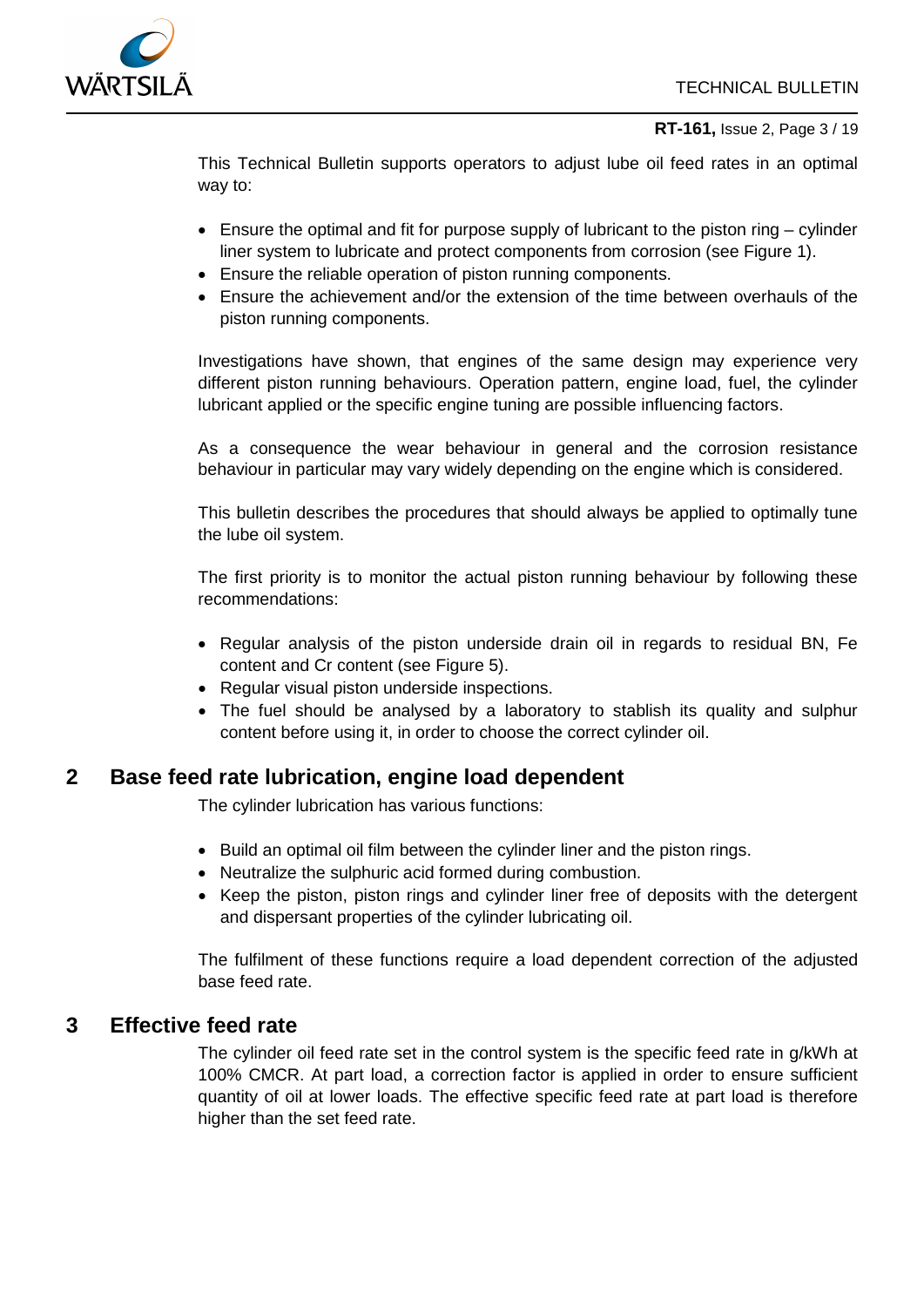

## <span id="page-3-0"></span>**4 Selection of the cylinder lubricating oil**

The proper BN selection of the cylinder lubrication oil should be driven by the results from piston underside drain oil analysis or the fuel sulphur content. As general guidance for suitable combinations [Figure 1](#page-3-1) provides both, BN selection for the optimization process and recommendations in case piston underside drain oil monitoring is not executed.

Wärtsilä recommends to bunker the highest possible BN cylinder oil selectable according to [Figure 1](#page-3-1) (e.g. if a vessel bunkers fuel oil which is generally between 1.5% ≤ Sulphur ≤ 3.5% it is recommended to use a BN 100 cylinder lubricating oil).



- *1. 0.1% < Sulphur < 0.5% m/m: On board piston underside drain oil monitoring must be strictly followed, residual BN must not be lower than BN10, iron (Fe) must be measured as well and should be below 500 mg/kg. Additionally, piston and piston ring condition must be inspected through scavenge ports in regular intervals. The cylinder lubrication oil feed rate may be increased above 1.2 g/kWh if required.*
- *2. 0.1% ≤ Sulphur < 0.5% Operation only permitted if strictly followed on board piston underside drain oil monitoring and regular inspections of piston rings and liners guarantee operation in safe area according to [Figure 5.](#page-9-0)*
- *3. 0.5% ≤ Sulphur < 1.0% m/m: Operation only permitted if strictly followed on board piston underside drain oil monitoring and regular inspections of piston rings and liners guarantee operation in safe area according to [Figure 5.](#page-9-0)*
- *4. 1.5% ≤ Sulphur < 2.0% m/m: Operation only permitted if strictly followed on board piston underside drain oil monitoring and regular inspections of piston rings and liners guarantee operation in safe area according to [Figure 5.](#page-9-0)*
- *5. 2.5% < Sulphur ≤ 3.5% m/m: Operation only permitted if strictly followed on board piston underside drain oil monitoring and regular inspections of piston rings and liners guarantee operation in safe area according to [Figure 5.](#page-9-0)*

#### <span id="page-3-1"></span>**Figure 1: Relationship between fuel sulphur content and cylinder oil BN**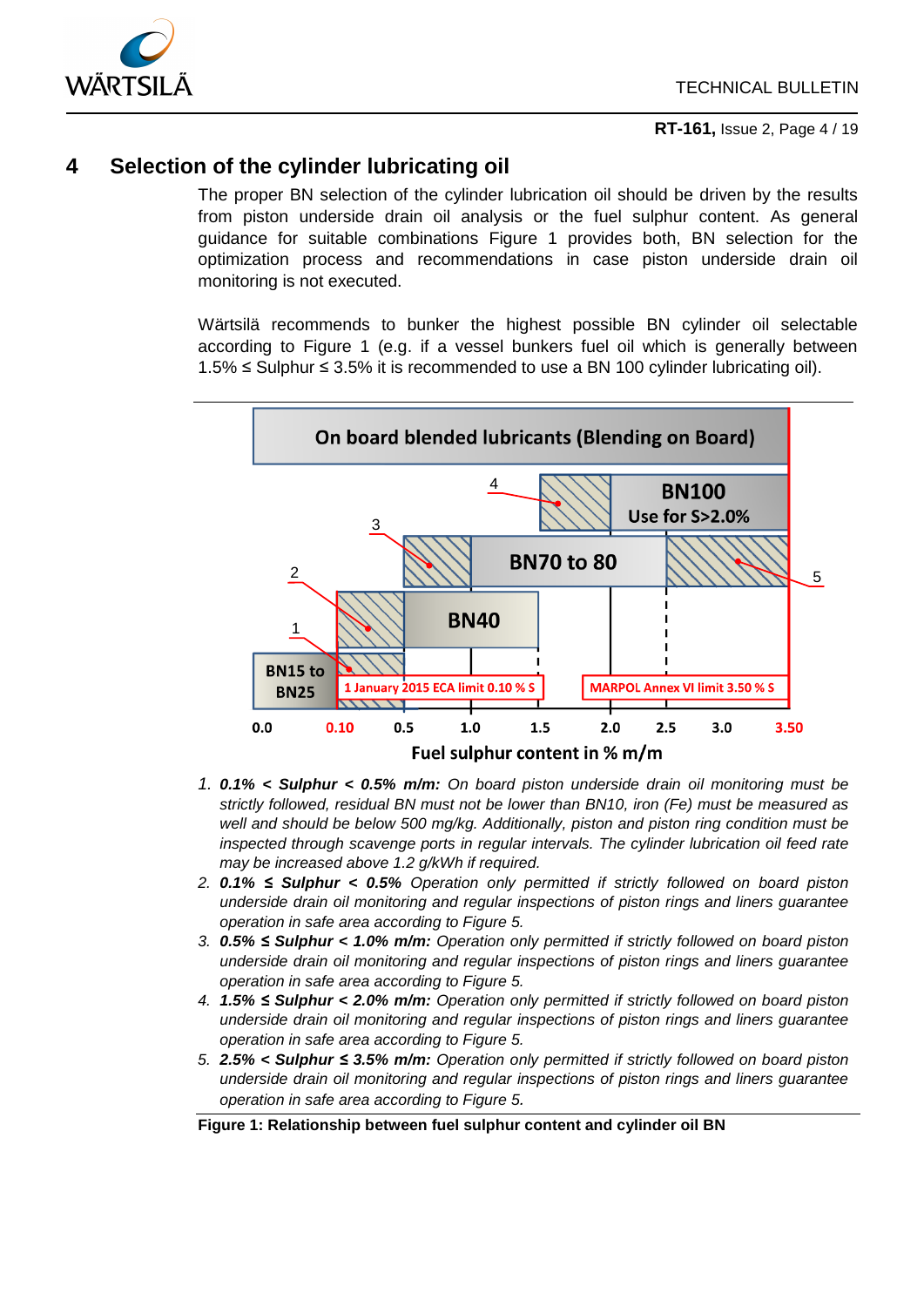

**[RT-161,](#page-0-0)** [Issue](#page-0-1) 2, Page 5 / 19

## <span id="page-4-0"></span>**5 Residual BN and iron dependent lubrication**

### **5.1 Introduction**

Service experience has shown that during any load operation, cold corrosion can be observed on the cylinder liner and piston rings, in some cases leading to scuffing. This corrosion indicates that the neutralisation and detergency provided by the lubricant at the given feed rate are inadequate. Increasing lubricant BN and/or feed rates enhance the supply of neutralising and cleaning additives.

The neutralisation of acidic components is achieved by the alkaline additives which are present in the cylinder lubricating oil.

#### **NOTE:**

The neutralisation of the sulphuric acid produced during engine operation by the calcium based additives follows the simplified equation:

 $CaCO<sub>3</sub> + H<sub>2</sub>SO<sub>4</sub> \rightarrow CaSO<sub>4</sub> + CO<sub>2</sub> + H<sub>2</sub>O$ 

Some cylinder oil formulations contain ashless detergents which also neutralise sulphuric and other acids formed during fuel combustion in engines.

Moreover, one has to bear in mind that the piston running relevant functions of the oil and additives are:

- Creation of a protective boundary film between the cylinder liner and piston ring surface
- Provision of dispersancy and detergency
- Neutralisation of acids

In order to enhance the amount of protective chemicals in the system while observing a low residual BN value, increased iron content or signs of corrosion on piston rings and cylinder liners, it is recommended to adjust the cylinder lubricating oil feed rate and consider the following:

- The current feed rate in g/kWh.
- The piston underside drain oil residual BN and iron content.
- The HFO sulphur content, i.e. the sulphur content in % by mass of the heavy fuel oil in use.
- The cylinder oil BN, i.e. the BN of the cylinder lubricating oil in use in mg KOH/g.

As a consequence of the above mentioned points, it is advised to apply a residual BN and iron dependent feed rate.



#### **ATTENTION:**

The Bunker Delivery Note (BDN) and bunker analysis can show inaccuracy in measuring the sulphur content and possibly different HFO composition. The sulphur content used to set the correct feed rate must be the higher value of the BDN or the bunker analysis to ensure safe operation.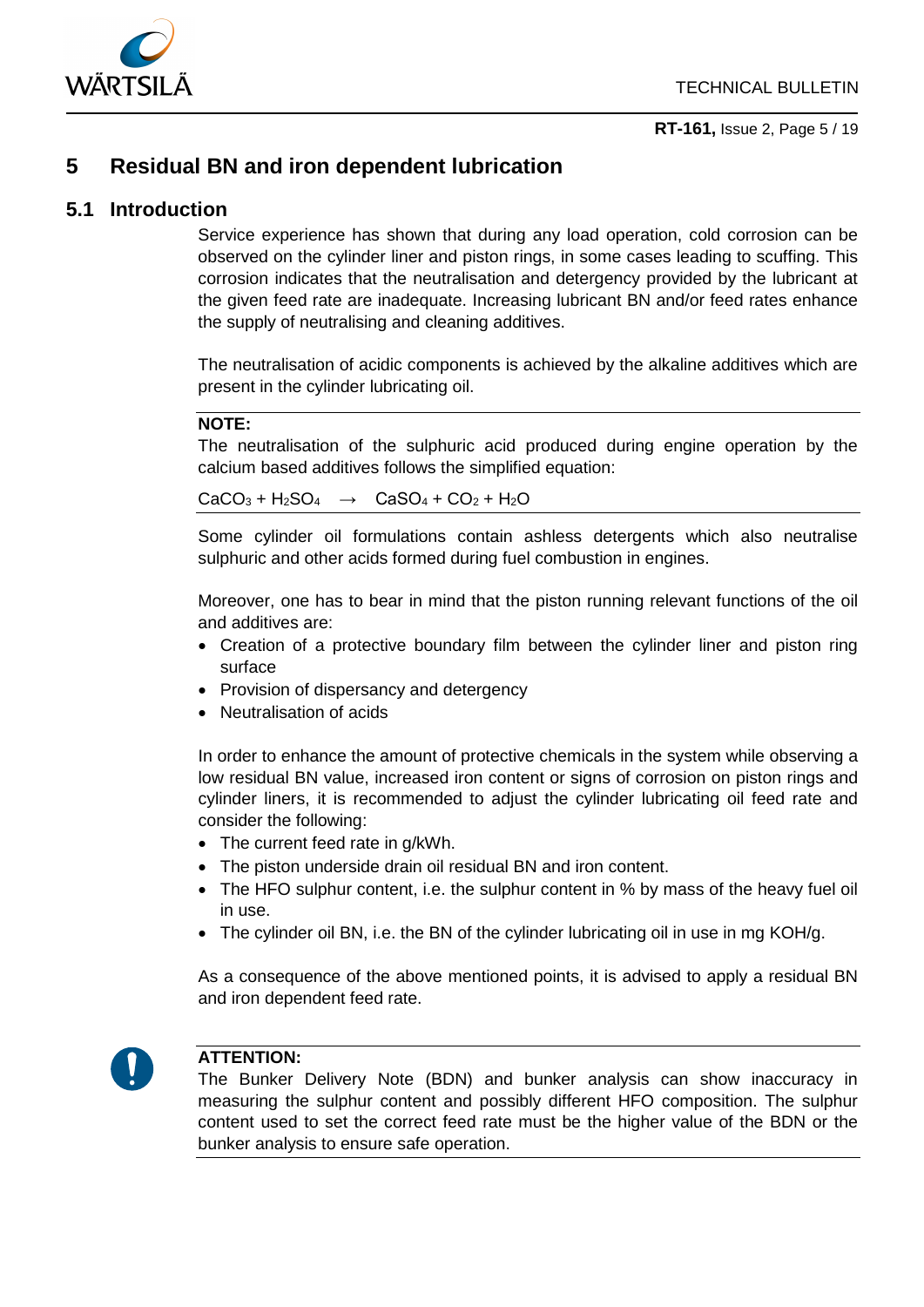

**[RT-161,](#page-0-0)** [Issue](#page-0-1) 2, Page 6 / 19



[Figure 2](#page-5-0) is an example of the possible feed rate variation between various same type engines with a BN 100 cylinder oil

<span id="page-5-0"></span>**Figure 2: Example of feed rates for engines using BN 100**

An incorrect lubrication setup can cause cold corrosion that may lead to faster or even severe wear of the piston running components.

As a consequence, the wear behaviour in general and the corrosion resistance of the piston running components may vary widely.

In order to accomplish good performance of the piston running components, a sequence of steps is described in this Technical Bulletin:

- Engine screening process
- Analysis of the PUS oil sample
- Cylinder lubrication feed rate optimisation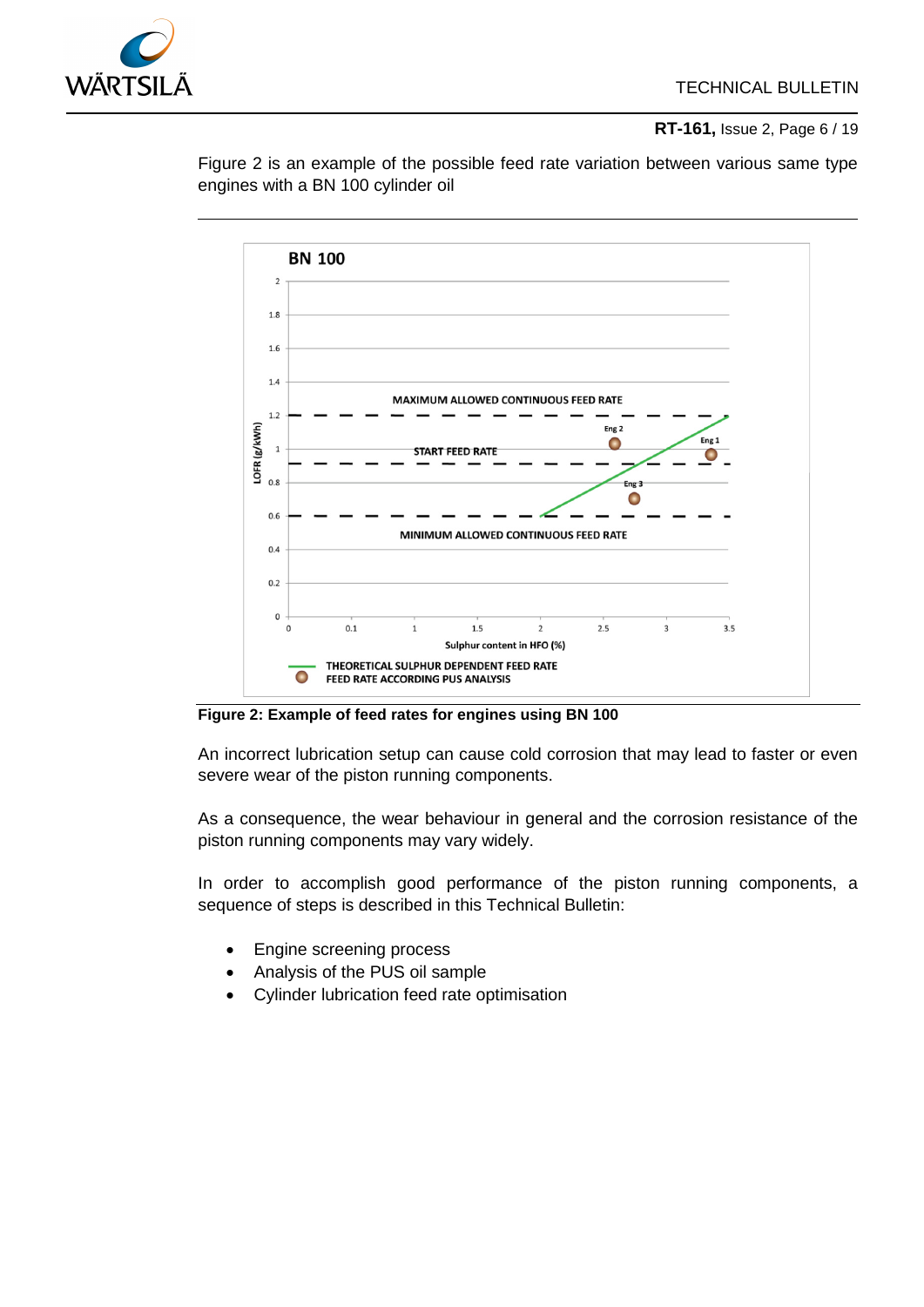



#### **ATTENTION:**

It is extremely important to do a correct cylinder lubrication change-over in alignment with the fuel change-over described in the Technical bulletin RT-82, "Operation on distillate fuels" (especially with the change-over from MGO to HFO). Possible consequences of a mismatch between fuel sulphur content and cylinder lubricant BN are:

- Low BN used with high sulphur fuel: Corrosion of piston rings and liners
- High BN used with low sulphur fuel: Liner polishing caused by deposits on piston top lands and high wear on piston rings and liners caused by deposits in the piston ring grooves

Wärtsilä recommends to monitor the cylinder lubricating oil change-over, as well as consider the cylinder lubricating oil consumption and cylinder lubricant quantity in the measuring tank and pipe, to avoid the incorrect use of the cylinder lubricants with the selected fuel (see following calculation). It is also recommended to start switching over from low BN to high BN cylinder oil already inside ECA zone to avoid operation of high sulphur fuel with low BN cylinder oil.

#### **Cylinder lubricant quantity in piping and measuring tank:**

|       | Volume piping: $\sum V = \sum \frac{d^2 * \pi}{4} * l$ | $[V] = m^3$ $[d] = m$ $[l] = m$                  |  |
|-------|--------------------------------------------------------|--------------------------------------------------|--|
| Mass: | $m = \rho * V$                                         | $[m] = kg$ $[\rho] = \frac{kg}{m^3}$ $[V] = m^3$ |  |

The density of the cylinder lubricant can be found in the technical data sheet. If not available, an average value of 920  $\frac{kg}{m^3}$  is suitable for this purpose.

Total mass: Mass of cylinder oil in measuring tank [kg] + Mass of cylinder oil in piping [kg]

#### **Lead time until new lubricant is in use:**

 $\cos$  consumption = effective feed rate  $*$  current power output  $*1000$ 

lead time  $=$   $\frac{total \, mass}{consumption}$ 

[consumption] =  $\frac{kg}{h}$  [effective feed rate] =  $\frac{g}{kWh}$  [current power output] = kW [lead time] =  $h$  [m] =  $kg$  [consumption] =  $\frac{kg}{h}$ 

#### **NOTE:**

Consider the lead time value to initiate the cylinder lubricant change-over at the right time.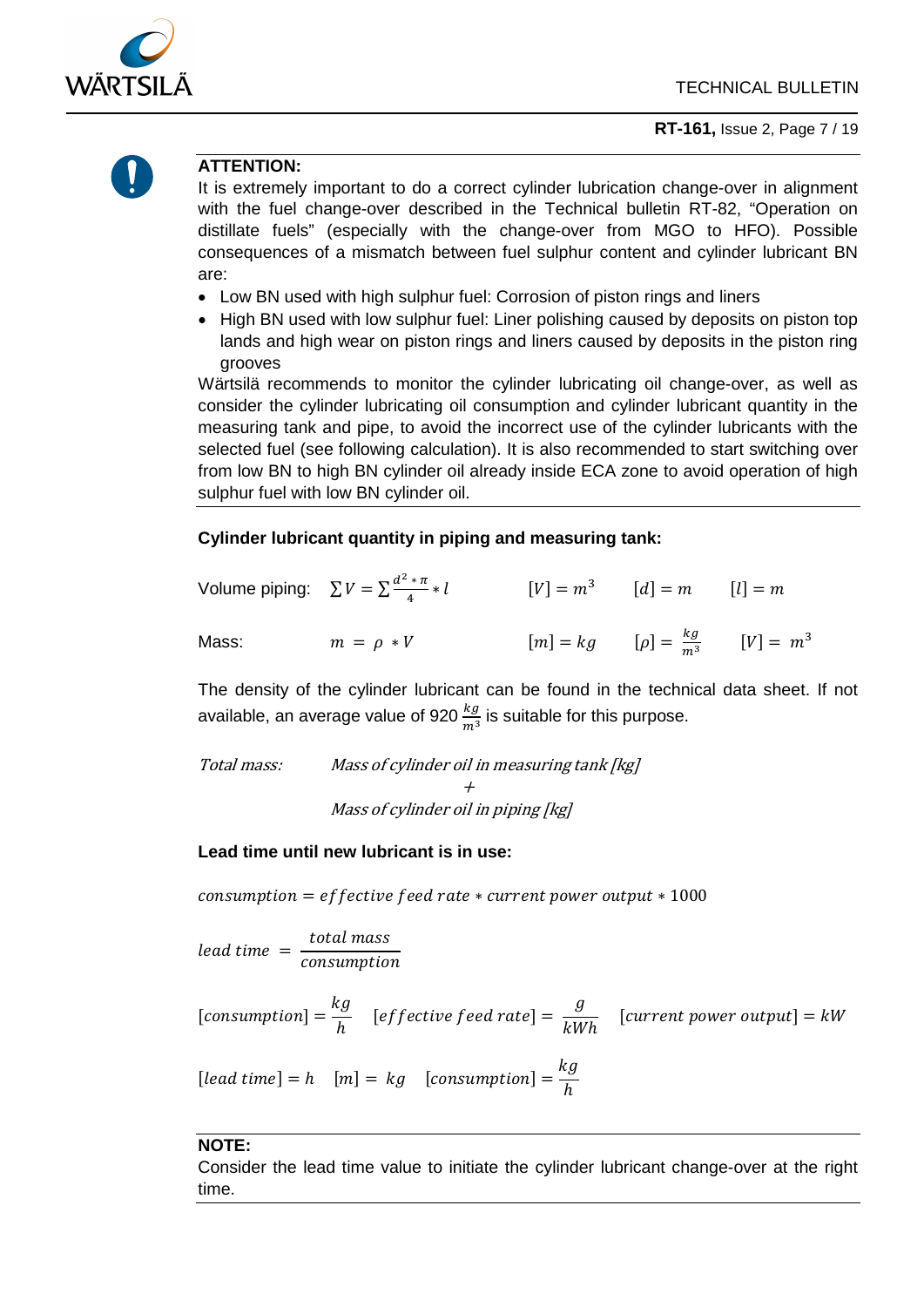

### <span id="page-7-0"></span>**5.2 Engine Residual BN and iron screening process**

The previous issue of the Data & Specification Bulletin RT-138, instructs engine operators to do the piston underside (PUS) drain oil sampling after approximately every 10% load change when the fuel in use has a sulphur content of higher than 2.5%.

These requirements have now changed. Instead of doing PUS drain oil sampling after a 10% load change, which means a lot of sampling is required even if the engine has run on similar loads before, the sampling results from previous tests at respective engine loads can now be used to set up the required feed rate for a specific cylinder lubricant.

Also, the requirement to only sample when using fuels which contain more than 2.5% sulphur, is now changed due to the new minimum allowed continuous feed rate of 0.6 g/kWh. Higher BN oils can be applied for fuel with a low sulphur content as long as the PUS drain oil sampling results are within an acceptable range (see [Figure 3](#page-8-0) and [Figure 4\)](#page-8-1). Therefore, the PUS drain oil sampling now needs to be carried out when the engine is running on fuels with a sulphur content above 1.5%.

In order to create an overview of all the PUS drain oil sampling results a new tool called the "Piston underside drain oil analysis" (see appendix [2\)](#page-16-1), will help in structuring all the PUS drain oil sampling results collected over a period of time. The tool will also give recommendations for all the sample results entered into it



#### **ATTENTION:**

The piston underside drain oil analysis tool is intended to be used for cylinder lubrication oils with  $BN \geq 40$ .

If no PUS drain oil sampling results have been collected yet, it is recommended to start taking PUS drain oil sampling after the first running-in period with the highest available BN oil suitable for the fuel in use (according to [Figure 1\)](#page-3-1) and using a baseline feed rate of 0.9 gr/kWh at different loads, e.g. 10%, 20%, 30% CMCR etc., whatever the ships operating schedules allows. This is called the Residual BN and Iron Screening Process and creates a reference scale for future benchmarking. When the results from the PUS drain oil samplings are received, these are to be entered into the tool and a recommendation will be automatically given of what actions the operator must take, if any, for that specific fuel with that specific cylinder lubricating oil.

The next time a fuel oil with the same sulphur  $(± 0.125\%$  sulphur) is bunkered and the same cylinder lubricating oil is used, the feed rate can be set according to the recommendation previously given by the tool for those same conditions. It is strongly recommended for the operator to do at least PUS drain oil sampling at similar loads to the previous screening, purely for confirmation purposes. The results of those "new" PUS drain oil sampling shall then again be entered into the tool as a cross-check that the previous recommendations remain valid and to check if anything can/needs to be optimised.

Based on the results and recommendations in the tool, one can decide to keep the feed rate settings in the Safe Zone or whether required adjustments into the Alert Zone (see [Figure 3](#page-8-0) and [Figure 4\)](#page-8-1), where frequent PUS inspections are then also necessary.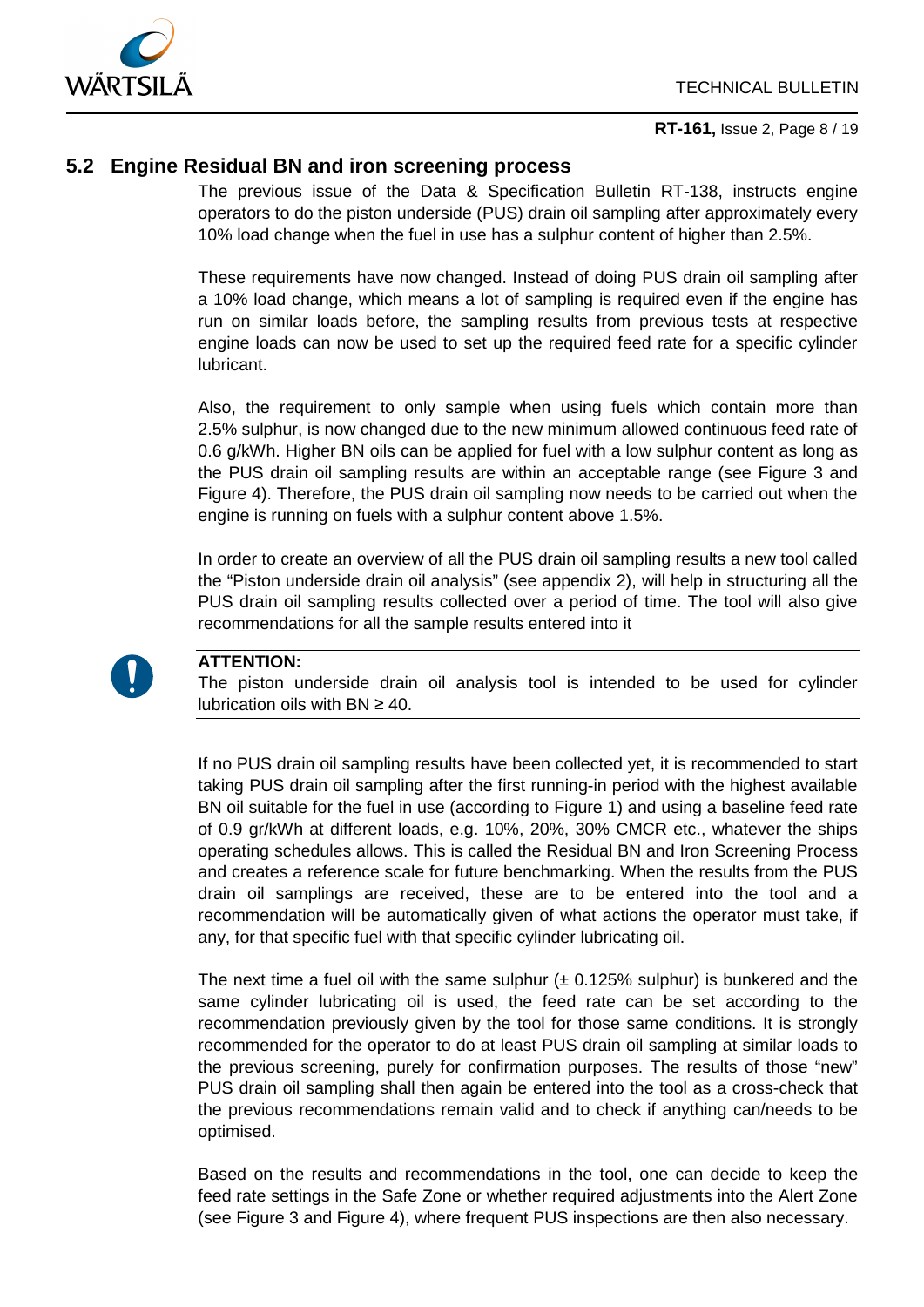

## <span id="page-8-2"></span>**5.3 Analysis of the piston underside (PUS) drain oil samples**

In order to optimise the feed rate, the PUS drain oil samples results must be compared using [Figure 3](#page-8-0) and [Figure 4.](#page-8-1) The results need to be filled in the piston underside drain oil analysis tool (provided by Wärtsilä) which includes the mentioned graphics. The link to the tool can be found in appendix [2.](#page-16-1)



*1. Residual BN*

<span id="page-8-0"></span>**Figure 3: Residual BN screening diagram for cylinder lubricants with BN 40 or higher**

#### **NOTE:**

If the engine is using a fuel of sulphur content < 0.1 % while the cylinder lubricating oil has BN in range 15 to 25, then a residual BN of the PUS drain oil sample measured at a value above 10 is considered safe. Check [Figure 1](#page-3-1) for more information.



*1. Iron content*

<span id="page-8-1"></span>**Figure 4: Iron content screening diagram for cylinder lubricants with BN 40 or higher**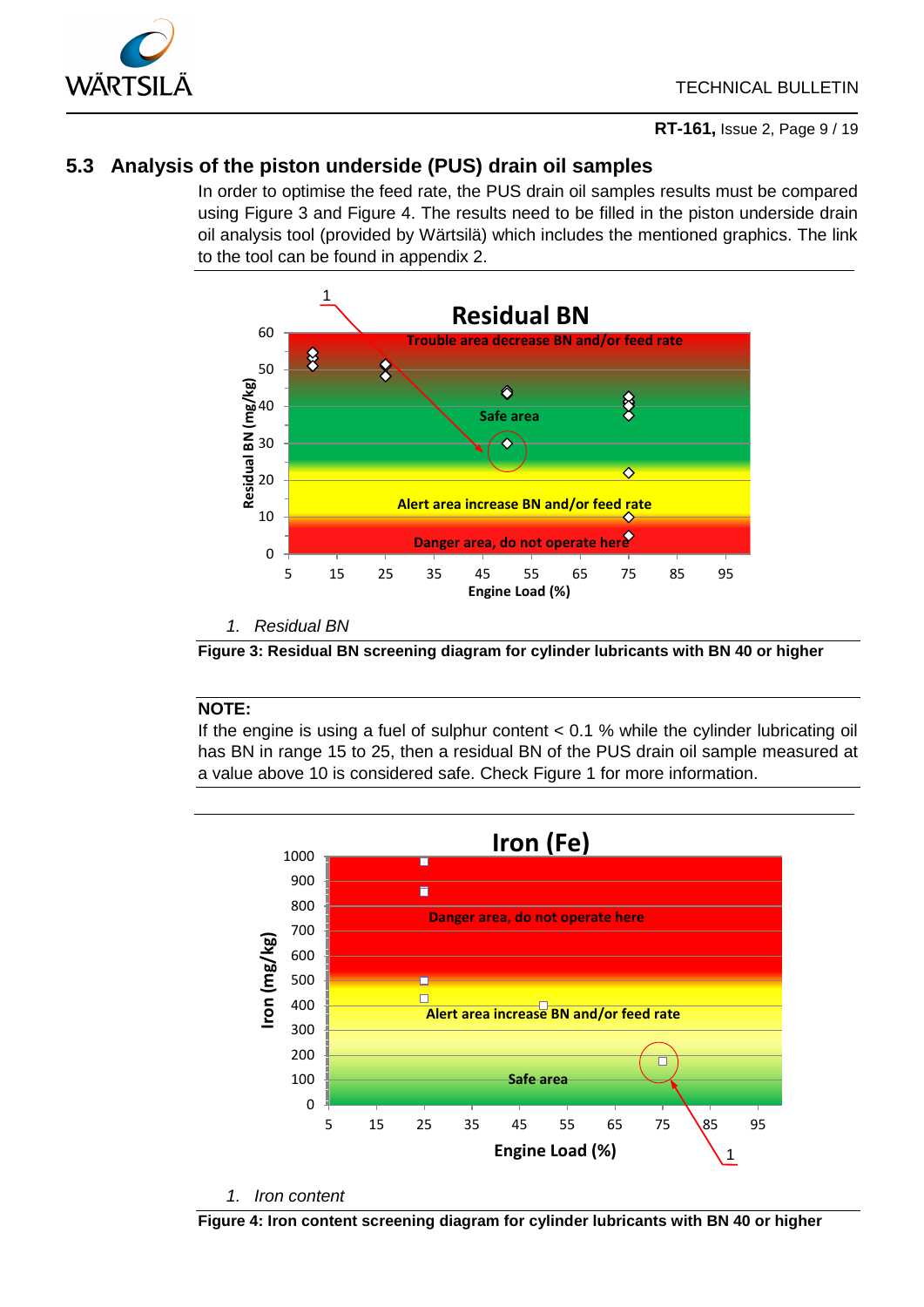

**[RT-161,](#page-0-0)** [Issue](#page-0-1) 2, Page 10 / 19



#### **Figure 5: Piston Underside (PUS) drain oil residual BN and iron (Fe)**

#### **NOTE:**

There are smooth transitions between the various areas as shown in [Figure 5.](#page-9-0)

<span id="page-9-0"></span>

#### **ATTENTION:**

- If the feed rate is kept while operating in the alert area, regular visual inspections of liners, pistons and piston rings are required.
- An increase of the total iron content is an indication of an increased corrosive and/or abrasive wear. However, if a visual inspection of the piston running components does not show any abnormalities it is recommended to check the condition of the piston rod

Depending on the adjusted feed rate, the actions for the different areas are varying. Please check the piston underside drain oil analysis tool to find the specific recommendations in Appendix [2.](#page-16-1)

The chromium content in the piston underside drain oil sample is also an important indicator of corrosion or wear on the piston ring running surface, if chrome ceramic piston rings are fitted. Chromium values less than 25 mg/kg indicate that there is little corrosion and wear on the piston ring running surfaces. Values above about 25 mg/kg indicate that corrosion and/or wear are occurring which may reduce piston ring and liner life. The chrome content of the piston underside oil should not exceed 25 mg/kg for long periods of time.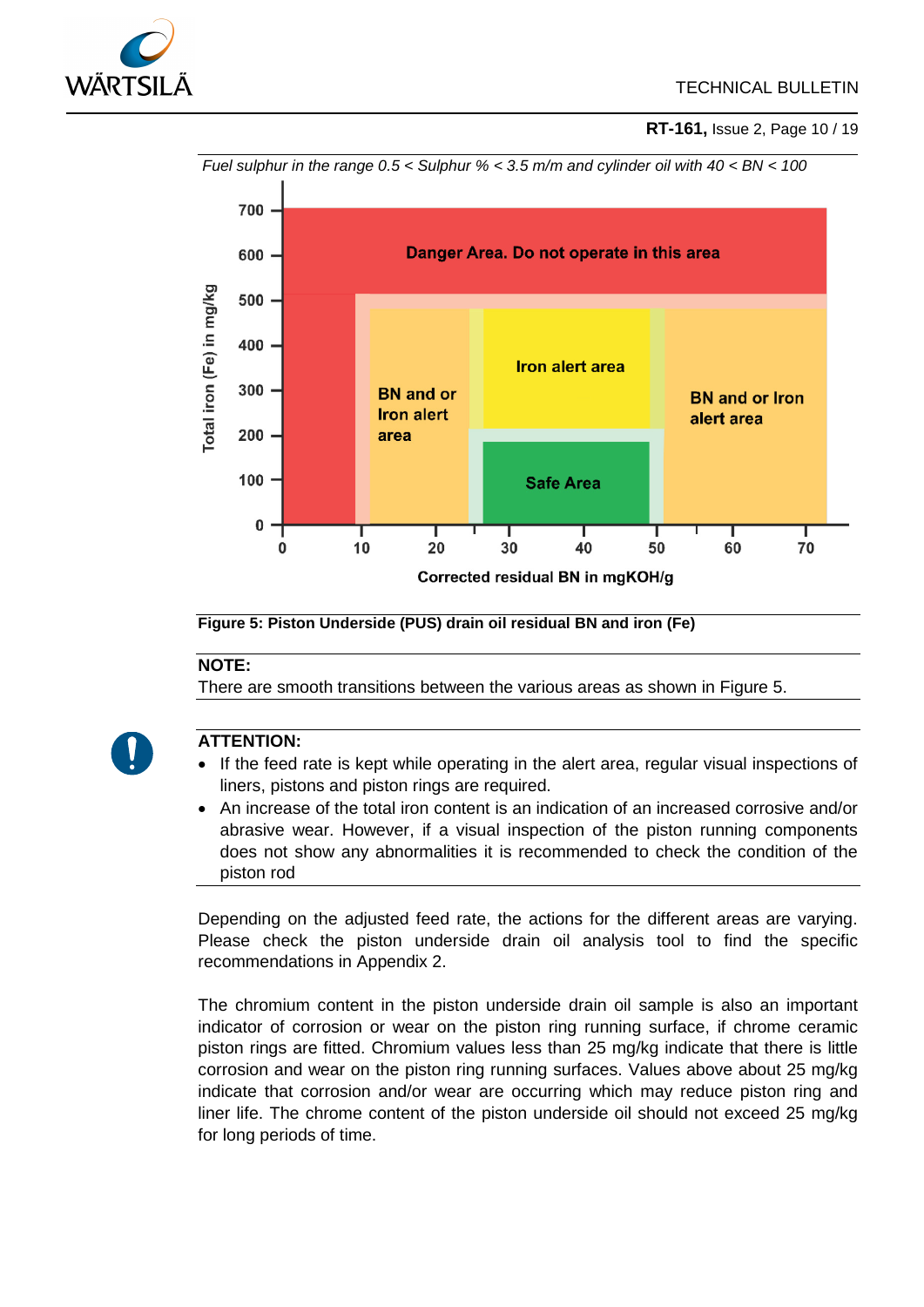

## **5.4 Cylinder lubrication feed rate optimisation**

In order to have a satisfactory piston running behaviour and based on customers operation procedures, Wärtsilä recommends the following strategies to choose the correct cylinder lubrication of the engine.

#### **5.4.1 Feed rate optimisation with regular PUS inspections and PUS drain oil sampling**

This strategy is intended for operators that perform PUS inspections and PUS drain oil sampling on regular basis. First, follow the recommendations mentioned in chapter [5.2](#page-7-0) and chapter [5.3.](#page-8-2) Check if one or more residual BN points are in the alert zone of [Figure](#page-8-0)  [3](#page-8-0) and compare it with the iron content results of [Figure 4;](#page-8-1) if the iron content is not exceeding the allowed value of 500 mg/kg the feed rate can be kept, but frequent piston underside inspections are recommended.



#### **ATTENTION:**

Wärtsilä recommends to operate the engine in the safe area of residual BN and iron content. If the engine is operating in the alert zone described in [Figure 3](#page-8-0) and [Figure 4,](#page-8-1) a PUS drain oil sampling must be done and analysed every 2 days in order to check, if the values have changed.

If the iron content in the results of the PUS drain oil sampling is more than 500 mg/kg, the feed rate must be increased by 0.1 g/kWh steps, until the value of the iron content drops below 500 mg/kg. Conversely, if the iron content in the results of the PUS drain oil sampling is below 500 mg/kg and the residual BN is in the safe zone  $25 \leq BN \leq 50$ , the feed rate can be reduced in steps of 0.1 g/kWh until one of the values reach the alert zone.

Frequent PUS inspections should be done to check upon the piston rings and liners appearance. Wärtsilä recommends to check the coating thickness of the rings every 1500 - 2000 running hours.

The engine can be operated in different loads than the mentioned in chapter [5.2.](#page-7-0) These PUS drain oil sampling analysis results can be added in the piston underside drain oil analysis tool diagrams, as shown in [Figure 3](#page-8-0) and [Figure 4,](#page-8-1) to create an improved screening of the engine.

#### **5.4.2 Feed rate optimisation with irregular PUS inspections and PUS drain oil sampling**

This strategy is intended for operators that do not perform PUS inspections and PUS drain oil sampling on regular basis. First, follow the recommendations mentioned in chapter [5.2](#page-7-0) and chapter [5.3.](#page-8-2) If one or more residual BN results are in the alert zone of [Figure 2,](#page-5-0) the feed rate must be increased in steps of 0.1 g/kWh and a PUS drain oil sampling at the lowest load that showed the lowest residual BN must be done again. This procedure must be repeated until the residual BN of this lowest load point is in the safe area of [Figure 2.](#page-5-0)



### **ATTENTION:**

It is advised to do a PUS drain oil sampling after every bunker change with different sulphur content than the previous fuel on board (difference  $> +/- 0.125$ %S).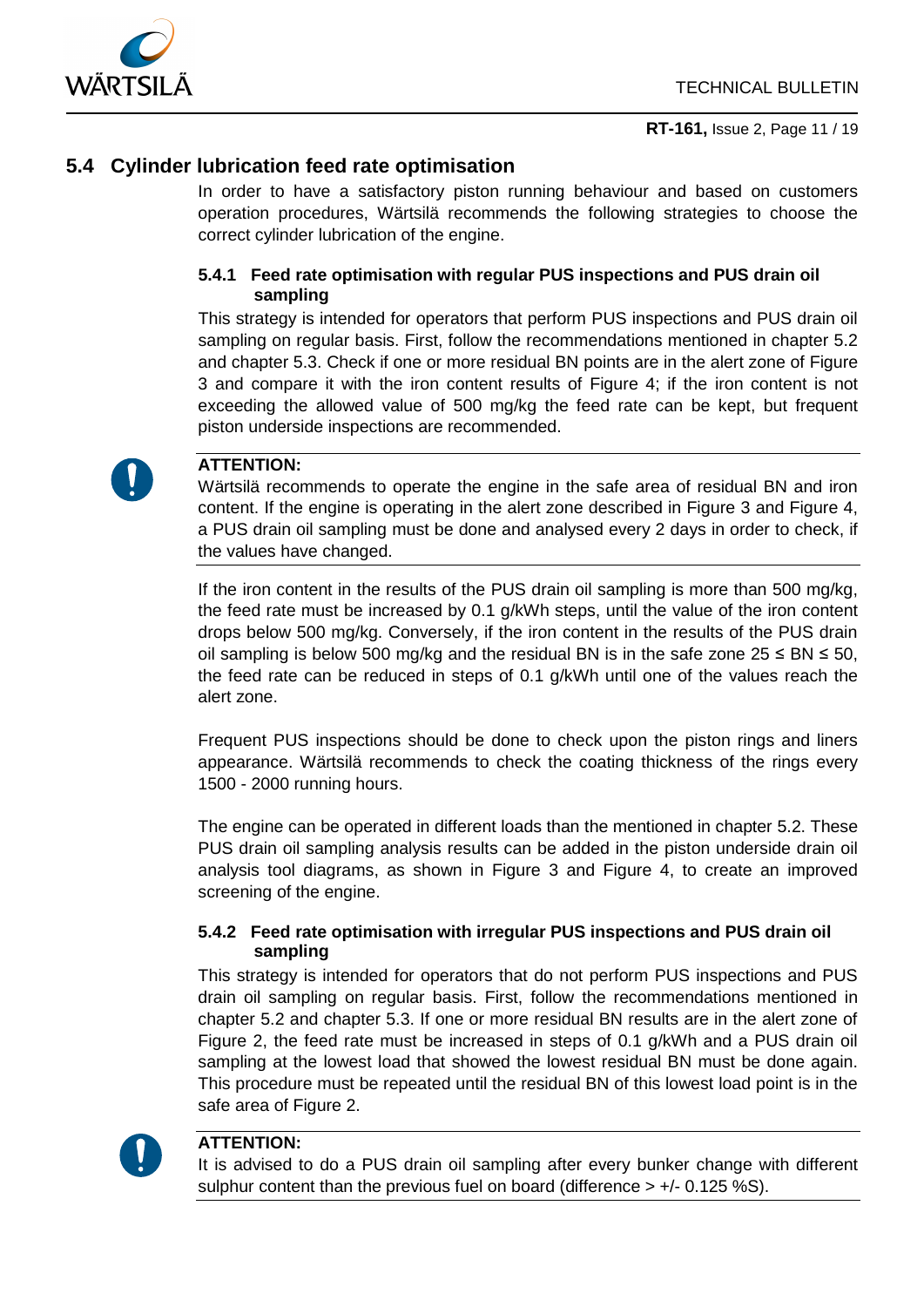



**[RT-161,](#page-0-0)** [Issue](#page-0-1) 2, Page 12 / 19

## <span id="page-11-0"></span>**6 Running-in of newly fitted cylinder liners / piston rings**

Each time is changed a component of the piston running system, as for any mechanical system, it is crucial to follow some procedures. Wärtsilä defined surface and material specifications of cylinder liner and piston rings that allow to complete the running-in of the component within shortest time. No time consuming running-in of piston rings and cylinder liners is necessary anymore. The running surface of the new cylinder liners is executed with a plateau honing, a state of the art procedure in engine industry (standard since the year 2000). The piston rings of portfolio engines are chromium ceramic coated, profile ground and afterwards lapped, so that they are gas and light-tight when installed into a new cylinder liner. Both components are therefore fit to be loaded up in a normal manner after installation, following the normal engine load up program. The same applies for new piston rings that are installed into an already used cylinder liner. Provided that running surface is free of surface damages, loading up can be done according to control system settings.

A special attention is required that cylinder liner and piston ring surface are well lubricated after the overhaul. Since lube oil feed rates are as low as possible, to keep operational costs low, a longer time is needed to fresh up the entire lube oil film. This situation is considered in our running-in guideline with slightly higher feed rates. [Figure 6](#page-11-1) shows the recommended running-in feed rates for newly fitted cylinder liners and/or piston rings.



*1. Inspection of liner and rings is recommended after 24 hours and 72 hours after fitting a new component.*

<span id="page-11-1"></span>**Figure 6: Running-in feed rate for newly fitted cylinder liners and piston rings**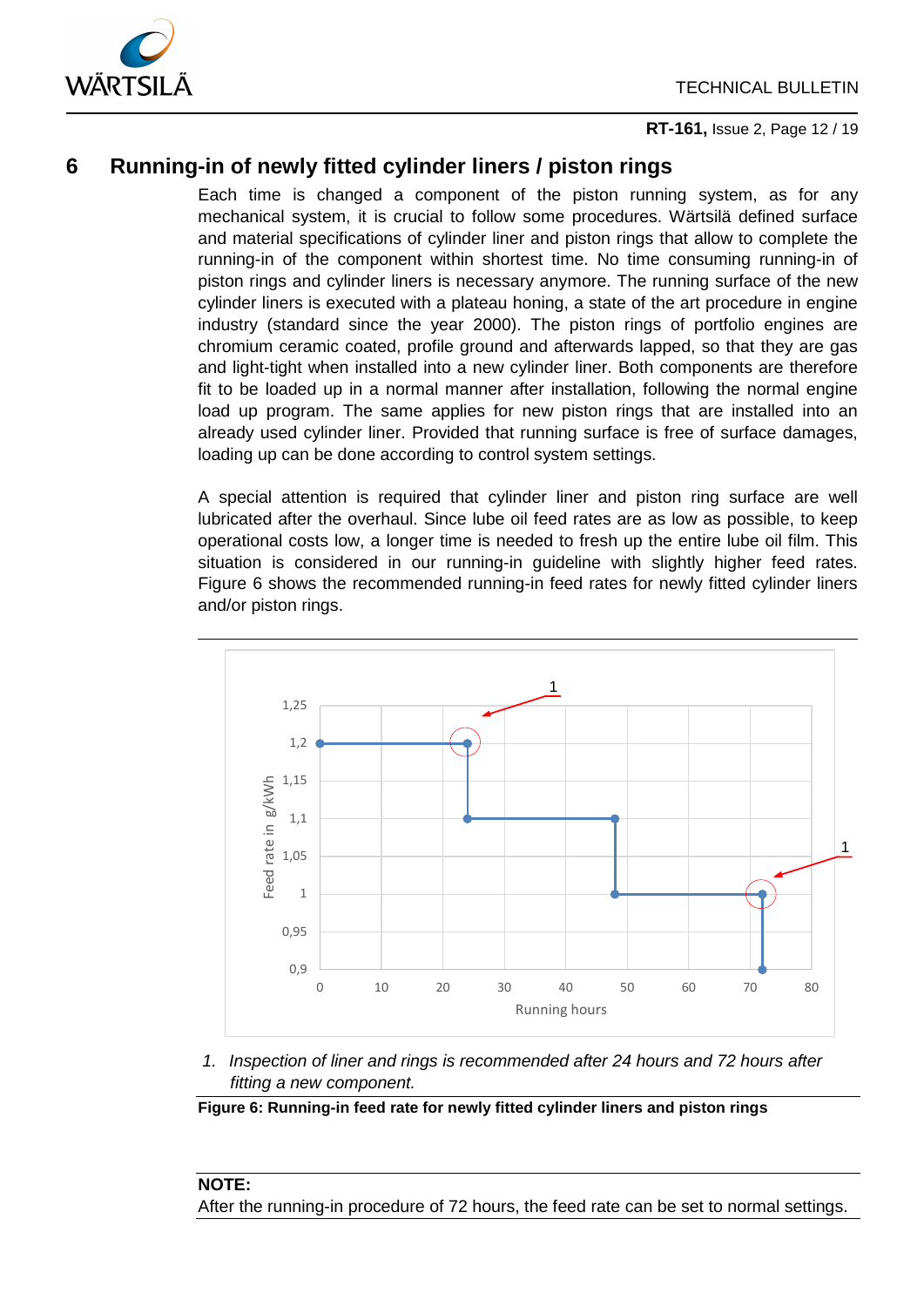

#### **[RT-161,](#page-0-0)** [Issue](#page-0-1) 2, Page 13 / 19

Wärtsilä does not request a special loading up of the engine after component overhaul anymore. Any load, fuel, lube oil type / feed rate plus ambient condition change leads to a different thermal, chemical and finally wear situation in the combustion space. In other words, there is a theoretical continuous running-in procedure ongoing on very low wear rate level for the entire engine lifetime. So engines can be operated up to the required load and no special running-in is required when engine load increases or decreases later.



#### **ATTENTION:**

**Wärtsilä recommends to follow the running-in procedure described in the operation manual for engines equipped with older executions than full chromium ceramic ring pack and plateau honed liner.**

For particular attention, the following parameters should be adhered to.

| <b>Medium</b>                   | Recommendation                                                                                                                                                                                                                           |
|---------------------------------|------------------------------------------------------------------------------------------------------------------------------------------------------------------------------------------------------------------------------------------|
| Fuel oil                        | Running-in can be done on any fuel.<br>HFO to be correctly treated and preheated to the<br>recommended injection viscosity before the engine is started.                                                                                 |
| Cylinder lubricating oil        | Fuel-suitable cylinder lubricating oil has to be selected as for<br>normal operation.                                                                                                                                                    |
| VIT / FQS / ICC                 | VIT (Variable Injection Timing) system should be switched off.<br>FQS (Fuel Quality Setting) set to zero.<br>ICC (Intelligent Combustion Control) system should be<br>switched off.                                                      |
| Cylinder cooling water          | Check the stability and the level of the cylinder cooling water<br>temperature frequently.<br>Temperature fluctuations should be avoided as far as<br>possible:<br>$+/- 2$ °C at constant load<br>$+/-$ 4 °C during transient conditions |
| Cylinder liner wall temperature | The monitoring tool MAPEX PR is of great advantage as it<br>allows close monitoring of the cylinder liner wall temperature<br>for safe running-in.                                                                                       |

#### **Table 1, Running-in recommendations**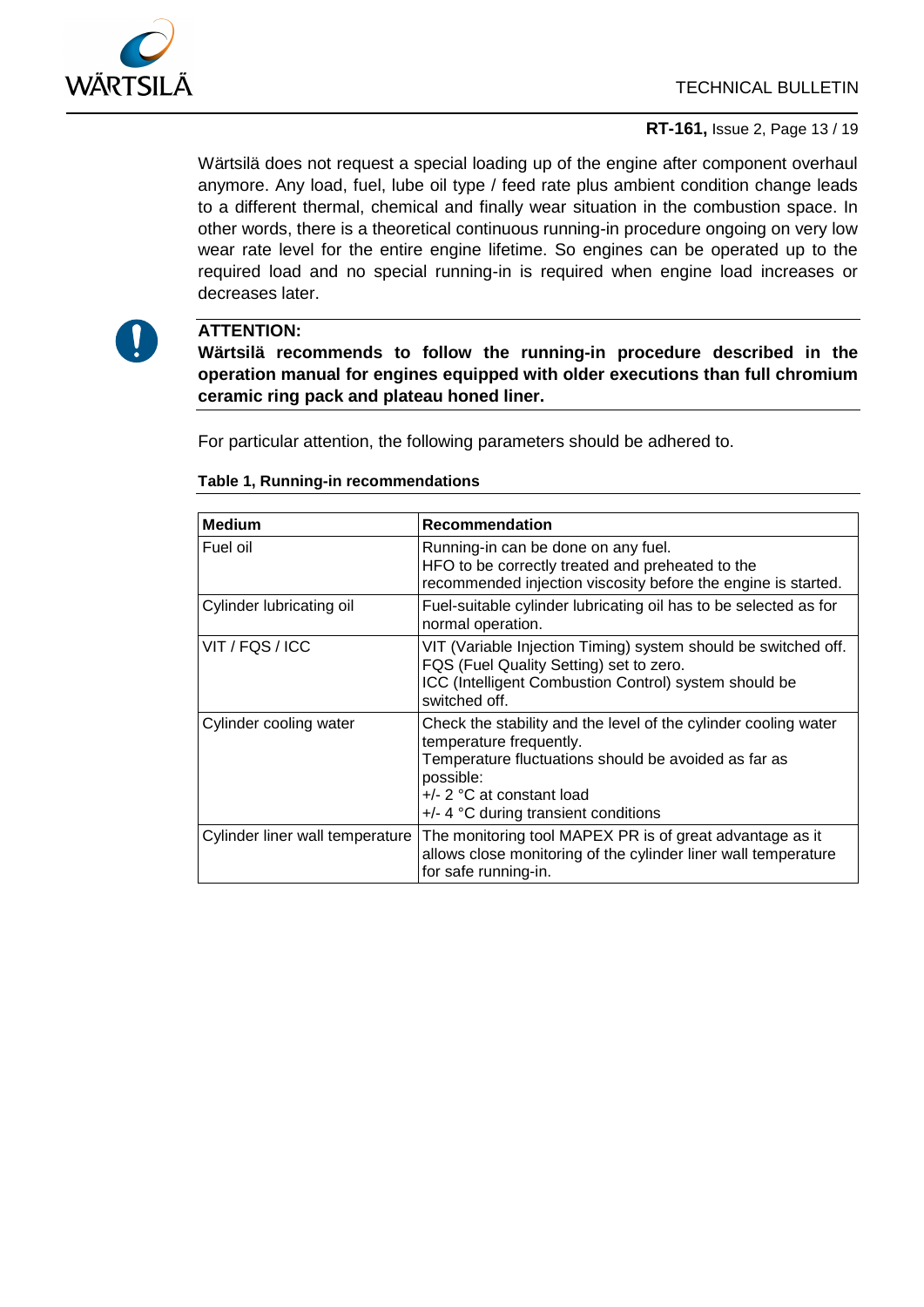

**[RT-161,](#page-0-0)** [Issue](#page-0-1) 2, Page 14 / 19

## <span id="page-13-0"></span>**7 PUS drain oil sampling and analysis**

## **7.1 Piston underside (PUS) drain oil sampling**





*1. Sampling cock*

- *3. Oil drain valve in sampling position*
- *2. Oil drain valve in normal position*

**Figure 7: PUS, Scrapedown or drip oil sampling** 

Oil sampling should only be done when the engine has been in a stable operating condition on a known fuel with the same cylinder oil feed rate, engine load and other variable factors for at least 12 hours. Further samples should be taken under similar conditions to improve data trending information.

The procedure how to take oil samples is described in paragraph [7.1.1,](#page-13-1) entitled "Flushing" and paragraph [7.1.2,](#page-14-0) entitled "Sampling".

## <span id="page-13-1"></span>**7.1.1 Flushing**

The system should be flushed to prevent non representative accumulated debris from entering the sample bottle.

- 1. Close the oil drain valve to allow oil to accumulate for about 30 minutes to 60 minutes, depending on engine load, oil feed rate, etc.
- 2. After enough oil has accumulated, open the sampling cock slowly and carefully blow any old oil into a bucket. When the sampling cock and sampling pipe are thoroughly flushed, close the sampling cock.
- 3. Open the drain valve to allow the remaining oil to be blown down the drain pipe, this only takes a few seconds.
- 4. When this is completed, close the oil drain valve again.
- 5. Record the engine operating conditions, fuel parameters, cylinder oil feed rate and other data required on the used oil analysis form.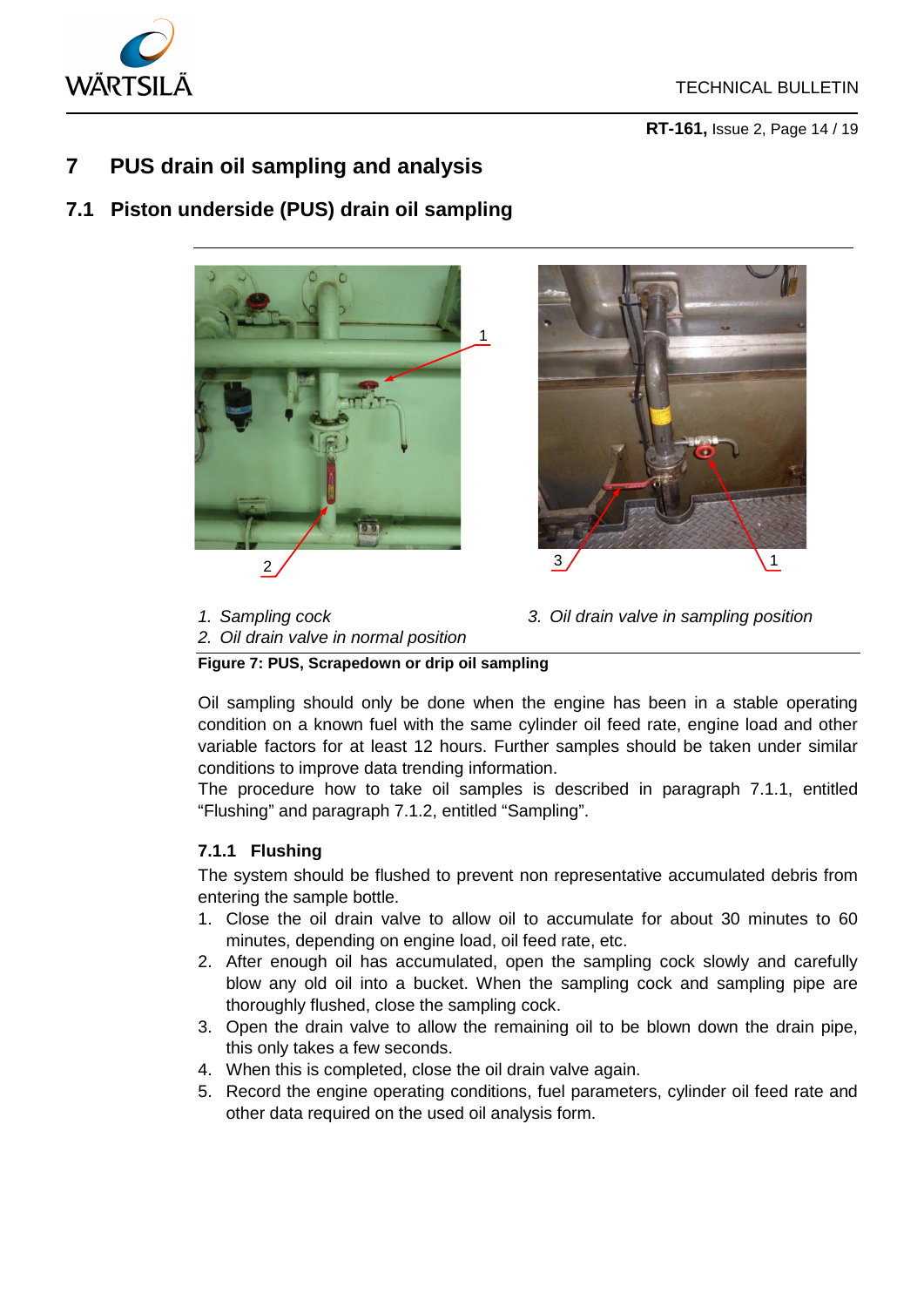

## **7.1.2 Sampling**

<span id="page-14-0"></span>Complete this procedure for every cylinder of the engine.

- 1. Wait for 10 minutes to 60 minutes to accumulate enough oil to fill the sample bottles. These are normally 100 ml sample bottles but may vary.
- 2. Open the sampling cock slowly and carefully fill the sample bottle. Ensure that the sample bottle has the cylinder number and references marked so that it can be clearly identified.
- 3. Close the sampling cock.
- 4. Open the oil drain valve into the normal position again so that surplus oil can drain away.
- 5. Proceed to the next cylinder and perform the same procedure.
- 6. It is good practice to also submit a sample of fresh cylinder oil taken at the engine inlet pipe after the filter for analysis. There are sometimes contaminations, because wrong oil may have been delivered or placed in the wrong tank. This is important to ensure that cylinder oil change over has been correctly performed and the appropriate oil is in the system.
- 7. Ensure that the sample bottle caps are closed securely and the bottles are accurately marked before submitting them for analysis. The sample bottles must be securely packed to prevent leakage when dispatching the parcel by postal or courier service to the laboratory.

## **7.2 PUS drain oil analysis**

There are different options available in the market for the monitoring of PUS oil condition. Several widely used systems need consumables (chemicals) and the results are based on the accurate handling of the equipment. As an alternative, there is a recommended product available without consumables and highly accurate for TBN (mgKOH/g) measurements, the FluidScan® Q1200 family by Spectro Scientific. It requires only a droplet of sample, therefore, sampling time is below one minute.



**Figure 8: FluidScan® Q1200 family by Spectro Scientific**

For inquiries, contact your nearest Wärtsilä representative or your key account manager.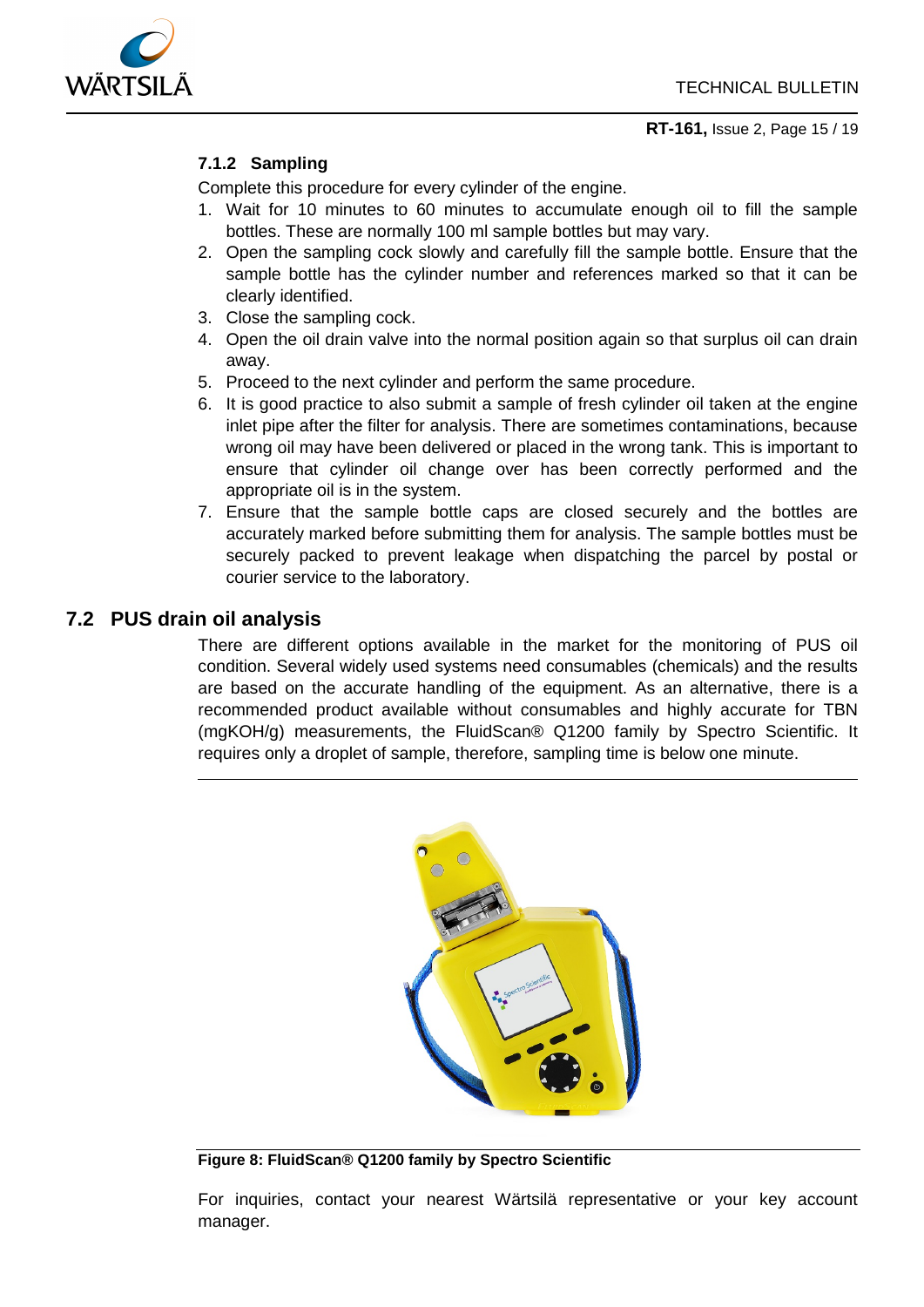

**[RT-161,](#page-0-0)** [Issue](#page-0-1) 2, Page 16 / 19

## <span id="page-15-0"></span>**8 Cylinder lubrication: Blending on Board (BoB)**

There is a significant choice of cylinder lubricants on the market to address the need for different BN-values based on the operation profile of the engine. A growing and interesting concept to reduce the variety of oils on board is the blending of needed lubrication oil on board, by means of a blending unit.

This solution is able to mix two different oils to produce a fit for purpose and tailored cylinder lubricant. The major application is to mix the system oil as a base oil and add the correct quantity of over based additives. An alternative solution is to mix system oil with high-BN oil used for running with high sulphur fuel or also mix oils with different BN-values to have the needed BN-value available.

Various BN oils can therefore be produced on board. The key interest is that there will not be a need to adjust the feed rate to various operation conditions. Instead the BNvalue of the cylinder oil will be adjusted to keep the feed rate constant. In addition the usage of the system oil is keeping the quality of the system oil high and the crankcase clean and the variety of different lubrication oils on board is reduced to a minimum.

To be able to profit most from the blending system, the use of an on board PUS oil condition monitoring system is needed. The residual BN-value will give a clear indication whether the base number of the lubrication oil is sufficient. Adjusting the BNvalue of the lubrication oil by means of the blender to fit to the residual BN-value will improve the corrosion protection as well as the detergency.

BOB appears to be technically the most viable solution for vessels operating on a variety of fuels and operating conditions, as it covers the range from low sulphur fuels to high sulphur fuels.

[Table 2](#page-16-2) provides a guidance for operation without regularly updated values of the PUS oil monitoring, but during the operation, this table can be optimised by the operator as a function of the residual BN of the PUS.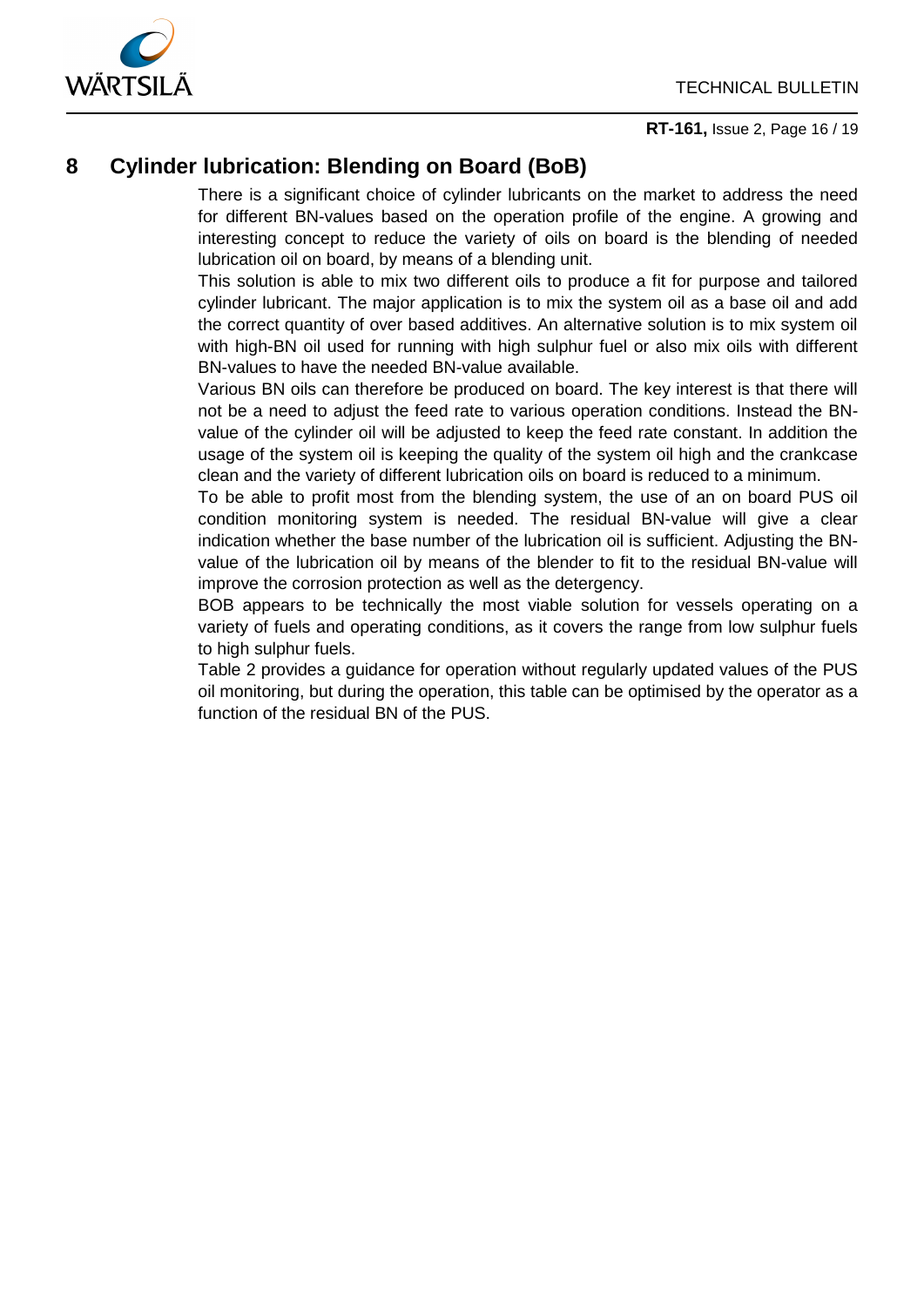

#### **[RT-161,](#page-0-0)** [Issue](#page-0-1) 2, Page 17 / 19

<span id="page-16-2"></span>

| <b>Sulphur content</b><br>$(\%)$ | <b>Normal operation</b><br>(above 60 % CMCR) | <b>Low load</b><br>(below 60 % CMCR) | In case or<br>corrosion on<br>cylinder liners<br>or piston rings |
|----------------------------------|----------------------------------------------|--------------------------------------|------------------------------------------------------------------|
| 1.0                              | 40                                           | 40                                   | 40                                                               |
| 1.1                              | 40                                           | 40                                   | 40                                                               |
| 1.2                              | 40                                           | 40                                   | 40                                                               |
| 1.3                              | 40                                           | 40                                   | 40                                                               |
| 1.4                              | 40                                           | 40                                   | 40                                                               |
| 1.5                              | 40                                           | 40                                   | 50                                                               |
| 1.6                              | 50                                           | 50                                   | 50                                                               |
| 1.7                              | 50                                           | 50                                   | 50                                                               |
| 1.8                              | 50                                           | 50                                   | 60                                                               |
| 1.9                              | 50                                           | 50                                   | 60                                                               |
| 2.0                              | 50                                           | 50                                   | 60                                                               |
| 2.1                              | 50                                           | 50                                   | 60                                                               |
| 2.2                              | 50                                           | 70                                   | 60                                                               |
| 2.3                              | 50                                           | 70                                   | 70                                                               |
| 2.4                              | 50                                           | 70                                   | 70                                                               |
| 2.5                              | 50                                           | 70                                   | 70                                                               |
| 2.6                              | 50                                           | 70                                   | 70                                                               |
| 2.7                              | 50                                           | 70                                   | 80                                                               |
| 2.8                              | 50                                           | 70                                   | 80                                                               |
| 2.9                              | 51                                           | 72                                   | 80                                                               |
| 3.0                              | 53                                           | 75                                   | 90                                                               |
| 3.1                              | 55                                           | 77                                   | 90                                                               |
| 3.2                              | 57                                           | 80                                   | 90                                                               |
| 3.3                              | 59                                           | 82                                   | 100                                                              |
| $3.4$                            | 61                                           | 85                                   | 100                                                              |
| 3.5                              | 63                                           | 87                                   | 100                                                              |

#### **Table 2, BN values for BoB depending on sulphur content for base feed rate of 0.8 g/kWh**

## <span id="page-16-1"></span><span id="page-16-0"></span>**9 Appendix**

- Wärtsilä cylinder lubrication systems (Appendix 1)
- Link to tool Piston underside drain oil analysis and Brochure Guide for judging condition of relevant piston running components (Appendix 2 and Appendix 3): [http://www.wartsila.com/products/marine-oil-gas/engines-generating-sets/low](http://www.wartsila.com/products/marine-oil-gas/engines-generating-sets/low-speed-rt-flex-engines)[speed-rt-flex-engines#](http://www.wartsila.com/products/marine-oil-gas/engines-generating-sets/low-speed-rt-flex-engines)
- 3. Link to Brochure Wärtsilä Blending On Board system for 2-stroke engines (Appendix 4): [http://www.wartsila.com/docs/default-source/Service-catalogue-files/Engine-Services---2](http://www.wartsila.com/docs/default-source/Service-catalogue-files/Engine-Services---2-stroke/blending-on-board-system-for-2-stroke-engines.pdf?sfvrsn=0) [stroke/blending-on-board-system-for-2-stroke-engines.pdf?sfvrsn=0](http://www.wartsila.com/docs/default-source/Service-catalogue-files/Engine-Services---2-stroke/blending-on-board-system-for-2-stroke-engines.pdf?sfvrsn=0)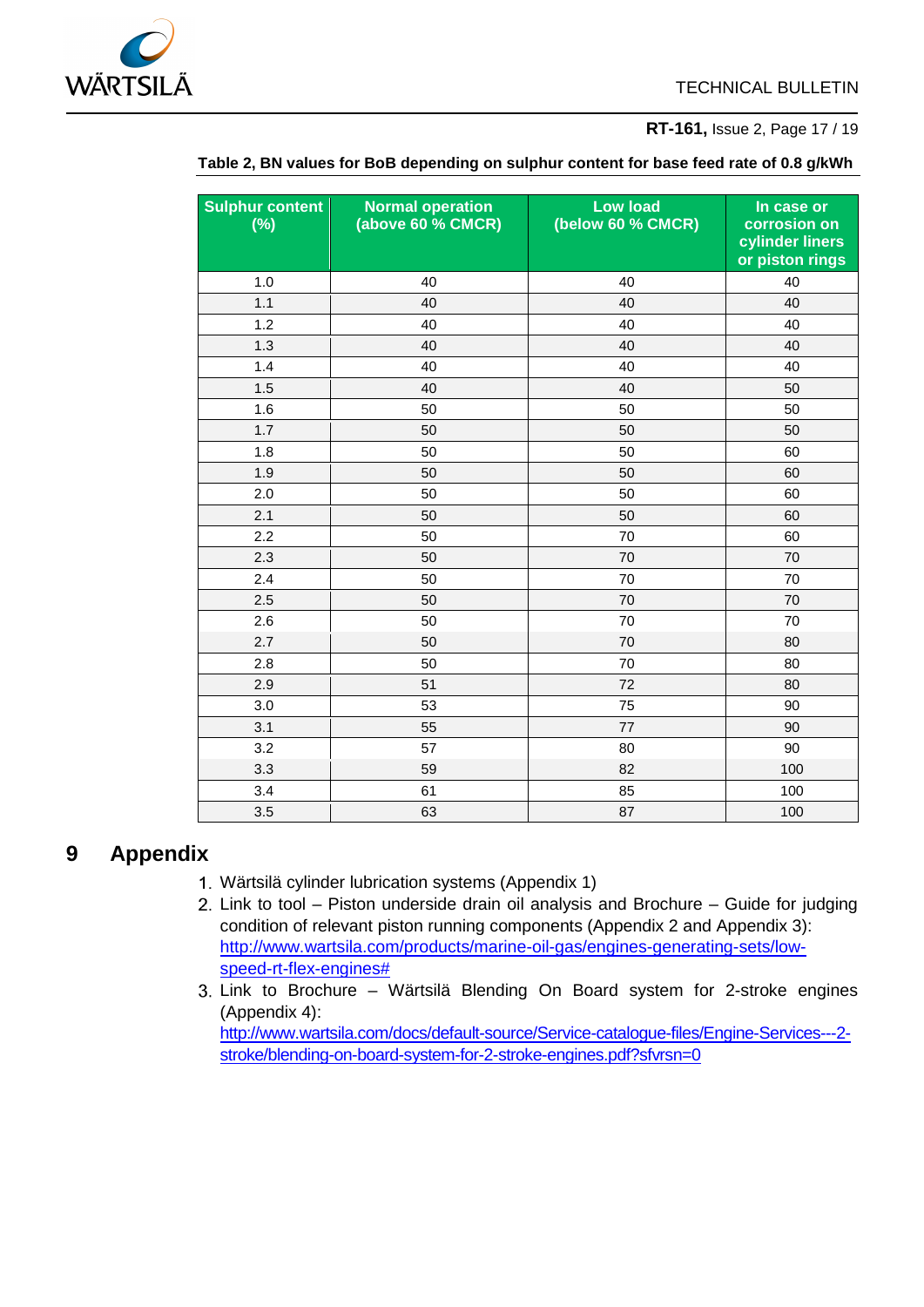

## <span id="page-17-0"></span>**10 Limitation**

The lubrication procedure as described in Chapter [5](#page-4-0) and Chapter [8](#page-15-0) may not be used in the territorial waters of Germany, China, the Republic of Korea or Japan unless it is used on a vessel registered in a country being a contracting party to the Paris Convention for the Protection of Intellectual Property, except Germany, China, the Republic of Korea or Japan and unless said vessel is travelling in said territorial waters only temporarily.

### **10.1 Contracting parties to the Paris Convention**

Albania, Algeria, Andorra, Angola, Antigua and Barbuda, Argentina, Armenia, Australia, Austria, Azerbaijan, Bahamas, Bahrain, Bangladesh, Barbados, Belarus, Belgium, Belize, Benin, Bhutan, Bolivia (Plurinational State of), Bosnia and Herzegovina, Botswana, Brazil, Bulgaria, Burkina Faso, Burundi, Cambodia, Cameroon, Canada, Central African Republic, Chad, Chile, China, Colombia, Comoros, Congo, Costa Rica, Côte d'Ivoire, Croatia, Cuba, Cyprus, Czech Republic, Democratic People's Republic of Korea, Democratic Republic of the Congo, Denmark, Djibouti, Dominica, Dominican Republic, Ecuador, Egypt, El Salvador, Equatorial Guinea, Estonia, Finland, France, Gabon, Gambia, Georgia, Germany, Ghana, Greece, Grenada, Guatemala, Guinea, Guinea-Bissau, Guyana, Haiti, Holy See, Honduras, Hungary, Iceland, India, Indonesia, Iran (Islamic Republic of), Iraq, Ireland, Israel, Italy, Jamaica, Japan, Jordan, Kazakhstan, Kenya, Kyrgyzstan, Lao People's Democratic Republic, Latvia, Lebanon, Lesotho, Liberia, Libya, Liechtenstein, Lithuania, Luxembourg, Madagascar, Malawi, Malaysia, Mali, Malta, Mauritania, Mauritius, Mexico, Monaco, Mongolia, Montenegro, Morocco, Mozambique, Namibia, Nepal, Netherlands, New Zealand, Nicaragua, Niger, Nigeria, Norway, Oman, Pakistan, Panama, Papua New Guinea, Paraguay, Peru, Philippines, Poland, Portugal, Qatar, Republic of Korea, Republic of Moldova, Romania, Russian Federation, Rwanda, Saint Kitts and Nevis, Saint Lucia, Saint Vincent and the Grenadines, San Marino, Sao Tome and Principe, Saudi Arabia, Senegal, Serbia, Seychelles, Sierra Leone, Singapore, Slovakia, Slovenia, South Africa, Spain, Sri Lanka, Sudan, Suriname, Swaziland, Sweden, Switzerland, Syrian Arab Republic, Tajikistan, Thailand, The former Yugoslav Republic of Macedonia, Togo, Tonga, Trinidad and Tobago, Tunisia, Turkey, Turkmenistan, Uganda, Ukraine, United Arab Emirates, United Kingdom, United Republic of Tanzania, United States of America, Uruguay, Uzbekistan, Venezuela, Viet Nam, Yemen, Zambia, Zimbabwe